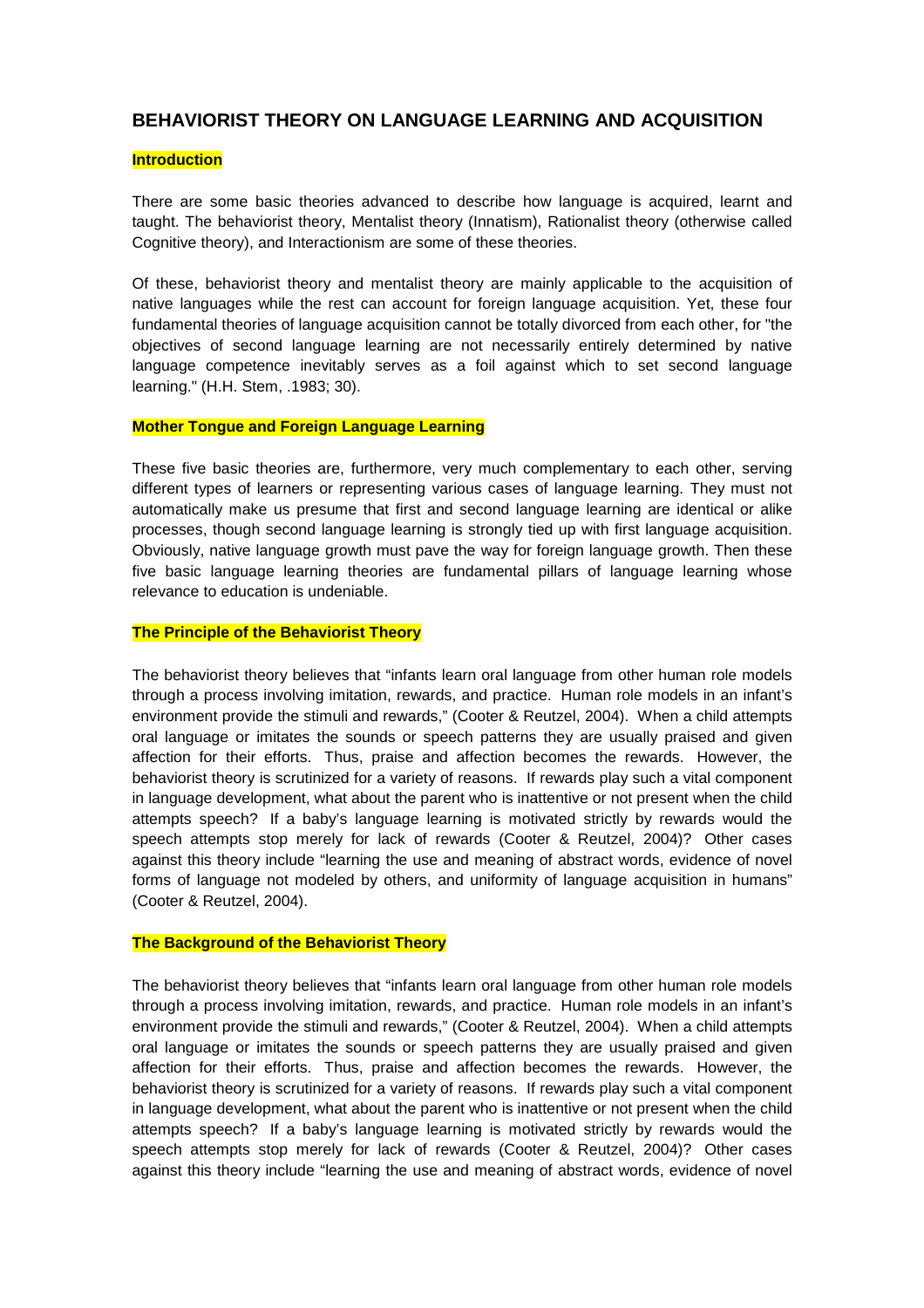forms of language not modeled by others, and uniformity of language acquisition in humans" (Cooter & Reutzel, 2004).

Behaviorist theory, which is basically a psychological theory in its essence, founded by J.B. Watson, is actually a theory of native language learning, advanced in part as a reaction to traditional grammar. The supporters of this theory are Leonard Bloomfield, O.N. Mowrer, B.F. Skinner, and A.W. Staats. Behaviorism was advanced in America as a new approach to psychology in the early decades of the 20th-century by making a particular emphasis on the importance of verbal behavior, and received a considerable trust from the educational world of 1950s.

The major principle of the behaviorist theory rests on the analyses of human behavior in observable stimulus-response interaction and the association between them. E.L.T. Thorndike was the first behaviorist to explore the area that learning is the establishment of associations on particular process of behavior and consequences of that behavior. Basically, "the behaviorist theory of stimulus-response learning, particularly as developed in the operant conditioning model of Skinner, considers all learning to be the establishment of habits as a result of reinforcement and reward" (Wilga Rivers, 1968, 73). This is very reminiscent of Pavlov's experiment which indicates that stimulus and response work together. According to this category, the babies obtain native language habits via varied babblings which resemble the appropriate words repeated by a person or object near him. Since for his babblings and mutterings he is rewarded, this very reward reinforces further articulations of the same sort into grouping of syllables and words in a similar situation. In this way, he goes on emitting sounds, groups of sounds, and as he grows up he combines the sentences via generalizations and analogy (as in **\*goed** for **went, \*doed,** for **did,** so on), which in some complicated cases, condition him to commit errors by articulating in permissible structures in speech. By the age of five or six, or babblings and mutterings grow into socialized speech but little by little they are internalized as implicit speech, and thus many of their utterances become indistinguishable from the adults. This, then, obviously, means that behaviorist theory is a theory of stimulus-response psychology.

"Through a trial-and-error process, in which acceptable utterances are reinforced by comprehension and approval, and un acceptable utterances are inhibited by the lack of reward, he gradually learns to make finer and finer discriminations until his utterances approximate more and more closely the speech of the community in which he is growing up (Wilga M. Rivers, 1968; 73). To put it in other words, children develop a natural affinity to learn the language of their social surroundings whose importance both over language learning and teaching must never be underestimated. In this respect behaviorist theory stresses the fact that "human and animal learning is a process of habit formation. A highly complex learning task, according to this theory may be learned by being broken' down into smaIl habits. These are formed correct or incorrect responses, are rewarded or, punished, respectively'.(Hubbard Jones and Thornton Wheeler, 1983; 326). Thus it is clear that the acquisition of learning in infancy is governed the acquisition of other habits.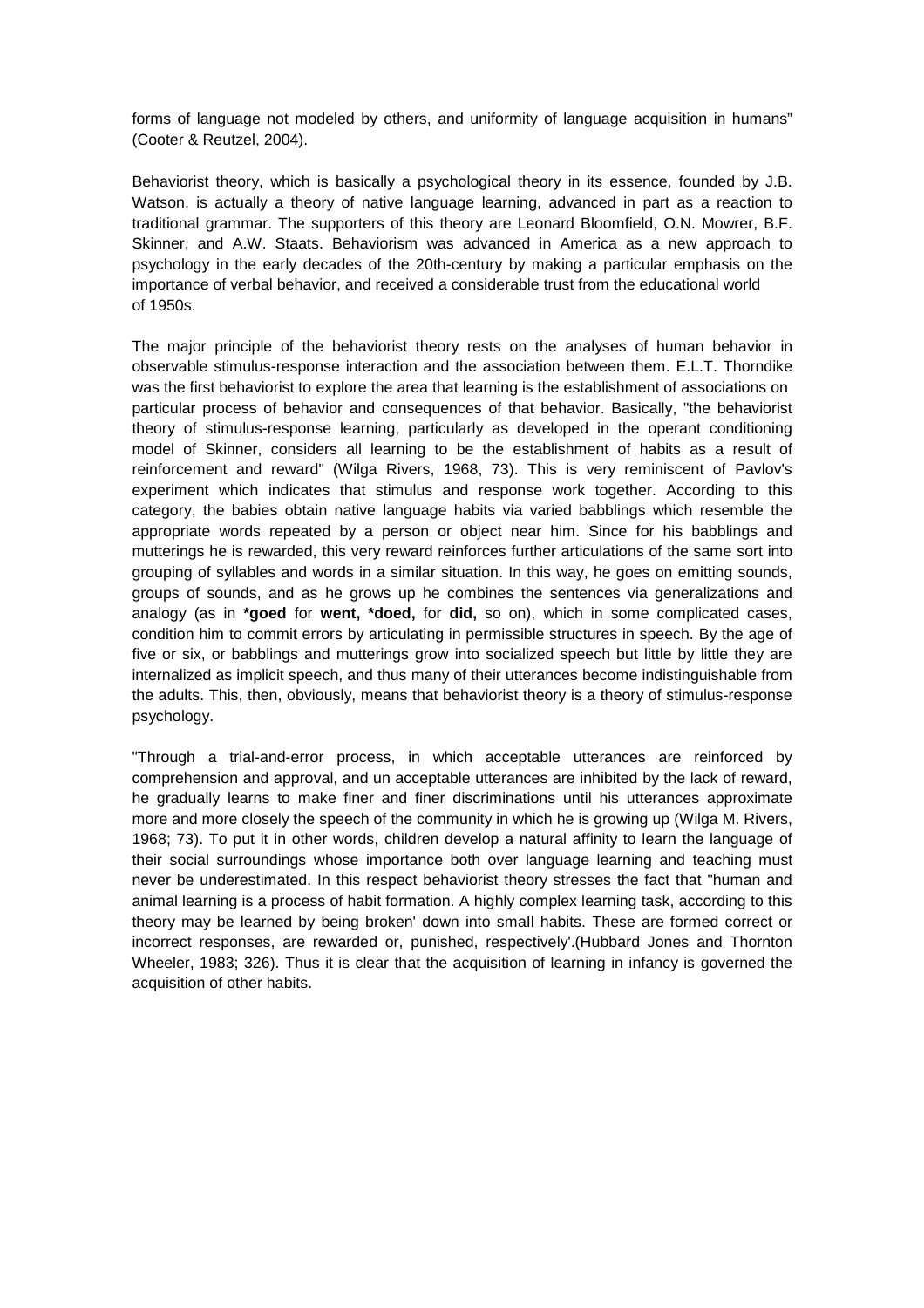#### **Basic Tenents of Behaviorist Theory**

The following principles illustrate the operating principles of behaviorism:

1) Behaviorist theory dwells on spoken language. That is, primary medium of language is oral; speech is language because there are many languages without written forms, because we learn to speak before we learn to read and write. Then, language is primarily what is spoken and secondarily what is written. That's why spoken language must have a priority in language teaching.

2) Behaviorist theory is the habit formation theory of language teaching and learning, reminding us the learning of structural grammar. Language learning concerns us by "not problem-solving but the information and performance of habits" (Nelson Brooks, 1960; 46-47). In other words, language learning is a mechanical process leading the learners to habit formation whose underlying scheme is the conditioned reflex. Thus it is definitely true that language is controlled by the consequences of behavior.

3) The stimulus-response chain,  $S \rightarrow Respose$ , is a pure case of conditioning. Behaviorist learning theory "emphasizes conditioning and building from the simplest conditioned responses to more and more complex behaviors" (David S. Palermo, 1978; 19-20). This comes to mean that clauses and sentences are learned linearly as longer and longer stimulus-response chains, produced in a left-to right series of sequence like  $S_1 \rightarrow S_2 \rightarrow S_3 \rightarrow S_4 \dots$ , as probabilistic incidents, which are basically Markov's processes. Each stimulus is thus the caser of a response, and each response becomes the initiator of a stimulus, and this process goes on and on in this way.

4) All learning is the establishment of habits as the result of reinforcement and reward. Positive reinforcement is reward while negative reinforcement is punishment. In a stimulus situation, a response is exerted, and if the response is positively augmented by a reward, then the association between the stimulus and response is itself reinforced and thus the response will very likely be manipulated by every appearance of stimulus. The result will yield conditioning. When responses to stimuli are coherently reinforced, then habit formation is established. It is because of this fact that this theory is termed habit-formation-by-reinforcement theory.

5) The learning, due to its socially-conditioned nature, can be the same for each individual. In other words, each person can learn equally if the conditions in which the learning takes place are the same for each person.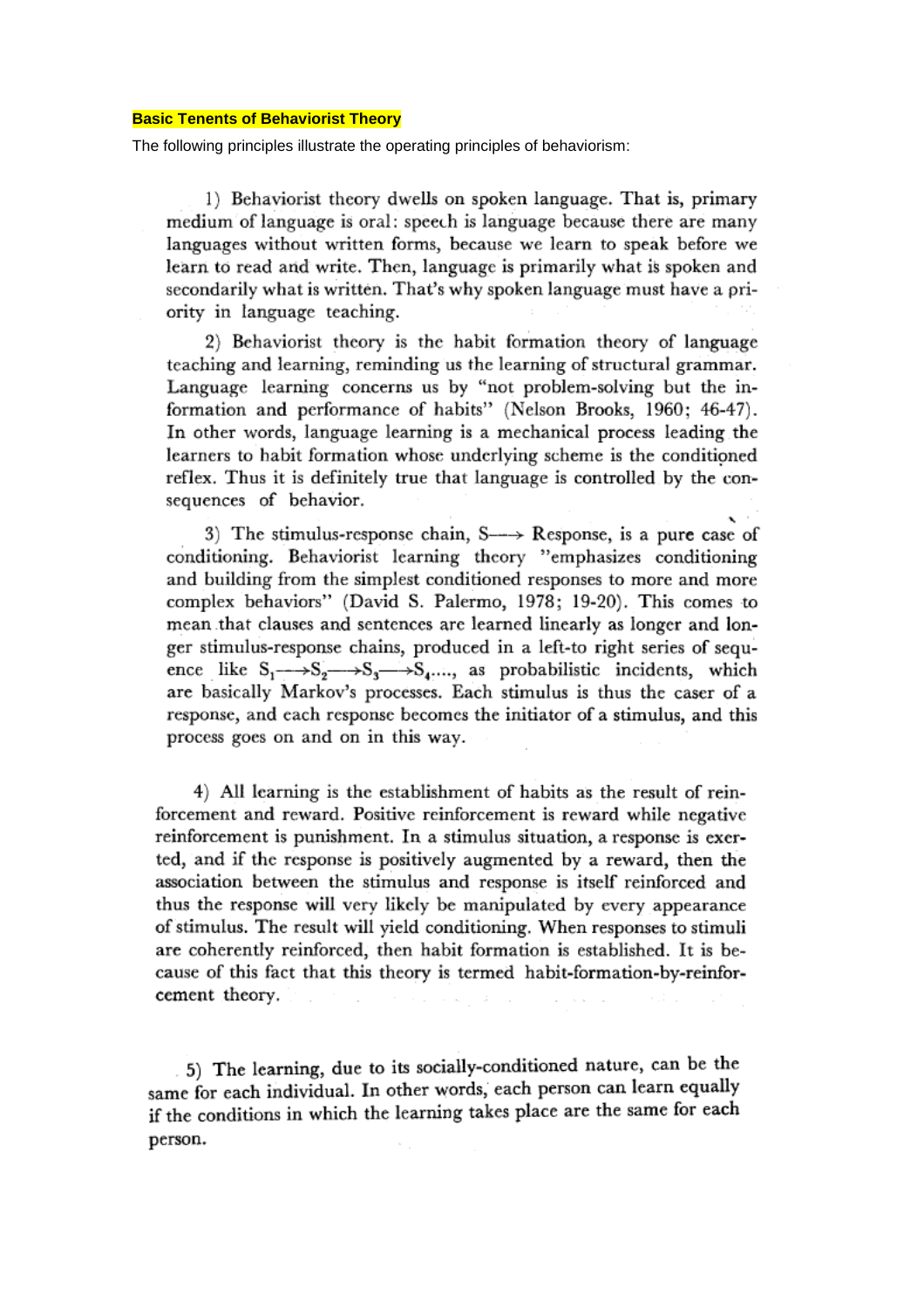#### **Counterarguments on Behaviorist Theory of Language Learning**

Needless to say, language teaching anticipates certain theories on language learning because language learning as a fruitful area that embodies the working of human behavior and mental processes of the learners. Each theory may not be complete model for the investigation of language learning. The following counter-arguments can be made upon the working principles of behaviorist theory:

1) Basic strategies of language learning within the scope of behaviorist theory are imitation, reinforcement, and rewarding. However, researches made on the acquisition of learning have demonstrated that children's imitation of structures show evidence of almost no innovation; moreover children "vary considerably in the amount that they imitate" (L.M. Bloom, L. Hood, and P.L. Lightbown, 1974; 380-420). Since children do not imitate such structures like words, phrases, clauses and sentences at the same rate they will naturally learn at different rates even though it must be admitted that imitation is very useful in the acquisition of new vocabulary items. As for reinforcement, "Unfortunately this view of learning receives little support from the available evidence" (Herbert H. Clark and Eve V. Clark, 1977; 336), for the parents only correct the sample structures, and complex structures are occasionally corrected.

2) In behaviorist theory, the process of learning relies more on generalization, rewarding, conditioning, three of which support the development of analogical learning in children. But it can be argued that a process of learning or teaching that encourages the learner to construct phrases, clauses and sentences modeled on previously settled set of rules and drills is thought to obstruct the instinctive production of language. Then, habit formation exercises may not naturally promote intrinsically oriented language learning.

3) Obstructions made on instinctively-based learning will doubtedlessly harm the creative way of learning. It takes a long time to be capable enough to master a language at least a bit intrinsically. There is a threshold level in language learning. This means that learners must learn consciously supported by repetition and drilling to build up an effective linguistic intuition, acquisition of which marks the establishment of threshold level. Before obtaining the threshold level, the language learner is not creative, cannot use the language properly in new situations in a real sense. it is, then, obvious that the intrinsic learning will be delayed, owing to the Iate acquisition of threshold level because of previously settled set of rules and drills.

4) The rate of social influence on learning is not satisfactorily explained. To what extent and rate, does the social surrounding promote language learning? This question remains unexplained.

5) It is highly unlikely for learning to be the same for each individual; that is, each person cannot learn equally well in the same conditions in which learning takes place, for the background and the experience of the learners make everybody learn differently. In addition, according to Chomsky, there must be some innate capacities which human beings possess that predispose them to look for basic patters in language.

6) The main strategies of the behaviorist theory can only be true for the early stages of learning which takes place when the kids are in infancy and in early childhood periods. Moreover, this theory is fruitful for the most part on animal experimentation and learning.